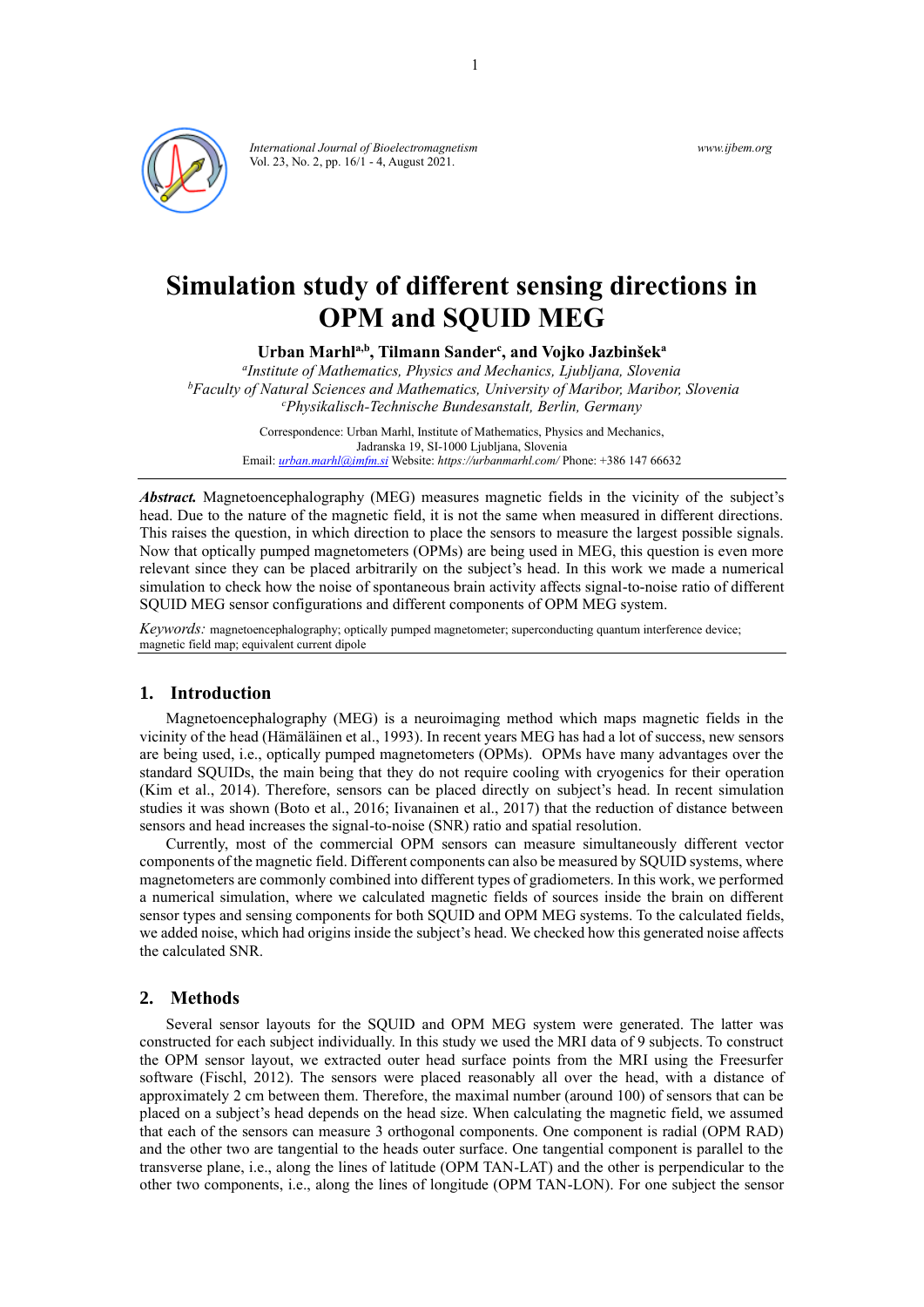layout is presented in Fig. 1b). The base layout of the SQUID MEG system was taken from the Yokogawa system, which consists of 125 axial first-order gradiometers (Masahiro et al., 2004). The distance between two radial magnetometers that forms one axial gradiometer is 5 cm. We denote this type of sensors as SQUID RAD GRAD, and we used positions of magnetometers closer to the head to define layouts for 5 other types of sensors:

- SQUID TAN-LAT GRAD planar gradiometer consists of two radial magnetometers separated by 1 cm along the lines of latitude,
- SQUID TAN-LON GRAD planar gradiometer consists of two radial magnetometers separated by 1 cm along the lines of longitude,
- SQUID RAD MAG radial magnetometer,
- SQUID TAN-LAT MAG tangential magnetometer sensing along the lines of latitude,

• SQUID TAN-LON MAG – tangential magnetometer sensing along the lines of longitude. The SQUID RAD MAG layout is shown on Fig. 1a). To position the subject head inside the SQUID-MEG system we used the co-registration results from real measurements with that subject.



*1. Both (SQUID and OPM) MEG systems with headshape points of one subject. a) SQUID MEG systems consisting of 125 radial magnetometers (SQUID RAD MAG); b) OPM MEG system consisting of around 100 magnetometers, where each sensor has 3 sensing components.*

For all the sensor layouts listed above we calculated magnetic fields of sources inside the subject's head. For the forward model we used a simplified formula of sources inside a homogeneous spherical volume conductor (Sarvas, 1987). The center of the spherical volume conductor was at the center of the subject's brain, which we reconstructed from the MRI image. We performed 2 simulations of different sources. For the first simulation we identified for each subject the regions of auditory cortex on both hemispheres using software package Freesurfer and the Destrieux Atlas (Destrieux et al., 2010; Fischl, 2012). We placed two equivalent current dipoles (ECDs), one in the center of the left auditory cortex and the other in the center of the right auditory cortex. The dipole strength was 100 nAm. The direction was determined randomly for 1000 samples. For the second simulation we determined the locations and directions of 2 ECDs each in one hemisphere randomly on the cortical mantle also for 1000 samples. Note that in both simulations the vectors of directions were orthogonal to the vector, which points from the center of the spherical volume conductor to the dipole location.

For both simulations we added noise, which originates inside the head. The noise for one sample was generated with 100 randomly chosen dipoles on the cortical mantle with random locations. The strength of each "noisy" dipole was determined as:

$$
p_{\text{noise}} = p\xi,\tag{1}
$$

where  $\xi$  represent the Gaussian noise with 0 mean and standard deviation of 1. In the simulations we changed the value of  $p$  to obtain different noise levels.

To evaluate how internal noise affects the noise level of different SQUID and OPM MEG system layouts, we calculated the values of signal to noise ratio SNR (Ilmoniemi & Sarvas, 2019):

$$
SNR = 20\log_{10}\left(\frac{RMS_{signal}}{RMS_{noise}}\right),\tag{2}
$$

where RMS<sub>noise</sub> is the root mean square of generated noise and RMS<sub>signal</sub> the root mean square of data where we simulated "expected" sources with the added noise. Both values were averaged over all samples (1000 times).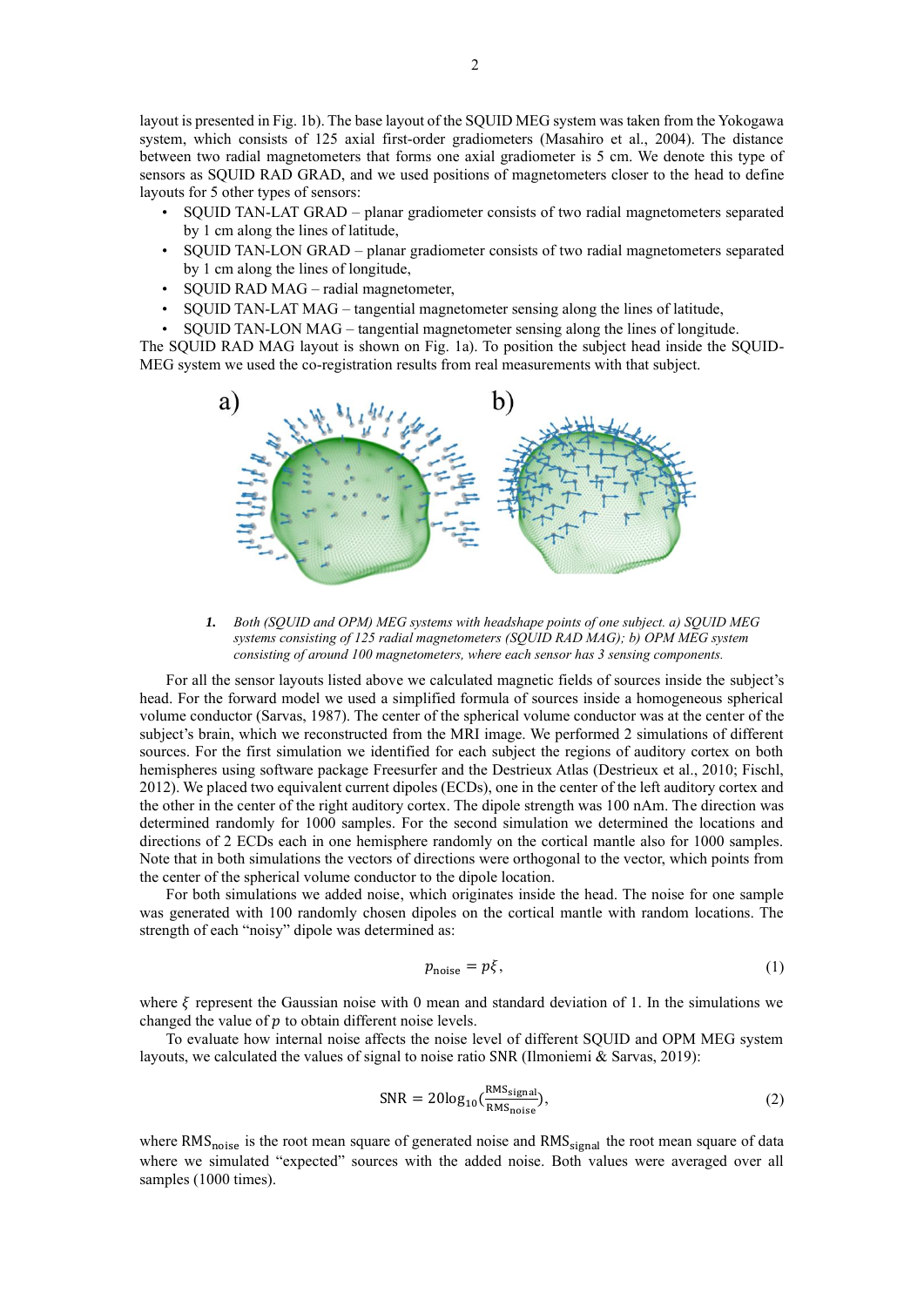# **3. Results**

The magnetic field maps of simulation 1 are shown for one subject on Fig 2., where we can see the values of magnetic field maps of all the different MEG layouts for both SQUID and OPM MEG systems. The shape and strength of the magnetic field varies greatly for individual layouts.

In Table 1 we presented the values of SNR for both simulations. For each simulation case (1 and 2) we used 3 different noise strengths (low, medium, high).



2. *Magnetic field maps for the SOUID and OPM-MEG layouts: a)* SOUID RAD GRAD, *b)* SOUID *TAN-LAT GRAD, c) SQUID TAN-LON GRAD, d) SQUID RAD MAG, e) SQUID TAN-LAT MAG and f)* SQUID TAN-LON MAG, *g)* OPM RAD*, h)* OPM TAN-LAT *and i)* OPM TAN-LON.

*1. Calculated and averaged values of for all 9 subjects with calculated standard deviation for simulations 1 and 2 for different noise levels (strength of each noisy dipole). The values are shown for all SQUID-MEG sensor layouts and for different components of OPM-MEG system.*

| Simulation                      |                  |                 |                 | $\overline{c}$   | $\overline{c}$   | 2               |
|---------------------------------|------------------|-----------------|-----------------|------------------|------------------|-----------------|
| <i>Noise strength (p</i> [nAm]) |                  | 5               | 10              |                  | 5                | 10              |
| <i>System</i>                   | $SNR$ [dB]       |                 |                 |                  |                  |                 |
| <b>SOUID RAD GRAD</b>           | $19.46 \pm 1.00$ | $6.52 \pm 0.78$ | $2.76 \pm 0.45$ | $24.02\pm0.18$   | $10.50 \pm 0.14$ | $5.52 \pm 0.17$ |
| <b>SOUID TAN-LAT GRAD</b>       | $19.89 \pm 1.32$ | $6.91 \pm 1.08$ | $2.97\pm0.61$   | $24.00 \pm 0.40$ | $10.36 \pm 0.33$ | $5.45 \pm 0.28$ |
| <b>SOUID TAN-LON GRAD</b>       | $18.84 \pm 1.17$ | $6.07 \pm 0.92$ | $2.50\pm0.50$   | $24.33 \pm 0.26$ | $10.61 \pm 0.14$ | $5.59 \pm 0.21$ |
| <b>SOUID RAD MAG</b>            | $18.18 \pm 1.48$ | $5.57 \pm 1.10$ | $2.23 \pm 0.61$ | $22.49 \pm 0.98$ | $9.01 \pm 0.87$  | $4.40\pm0.62$   |
| <b>SOUID TAN-LAT MAG</b>        | $18.86\pm1.50$   | $6.12 \pm 1.11$ | $2.50\pm0.63$   | $22.25 \pm 0.93$ | $8.77 \pm 0.96$  | $4.22 \pm 0.63$ |
| <b>SQUID TAN-LON MAG</b>        | $18.06 \pm 1.24$ | $5.50 \pm 0.90$ | $2.20 \pm 0.48$ | $22.79 \pm 1.02$ | $9.34 \pm 0.86$  | $4.70 \pm 0.69$ |
| <b>OPM RAD</b>                  | $19.92 \pm 0.82$ | $6.89\pm0.64$   | $2.96\pm0.42$   | $24.24 \pm 0.17$ | $10.56 \pm 0.13$ | $5.65 \pm 0.11$ |
| <b>OPM TAN-LAT</b>              | $20.64\pm0.83$   | $7.50 \pm 0.70$ | $3.36\pm0.46$   | $24.09 \pm 0.23$ | $10.43 \pm 0.14$ | $5.56 \pm 0.13$ |
| <b>OPM TAN-LON</b>              | $19.94\pm0.94$   | $6.90 \pm 0.72$ | $2.96\pm0.49$   | $24.51 \pm 0.14$ | $10.77 \pm 0.18$ | $5.81 \pm 0.12$ |
| OPM - all combined              | $20.08 \pm 0.83$ | $7.02\pm0.66$   | $3.05 \pm 0.43$ | $24.27\pm0.17$   | $10.58 \pm 0.13$ | $5.67 \pm 0.10$ |